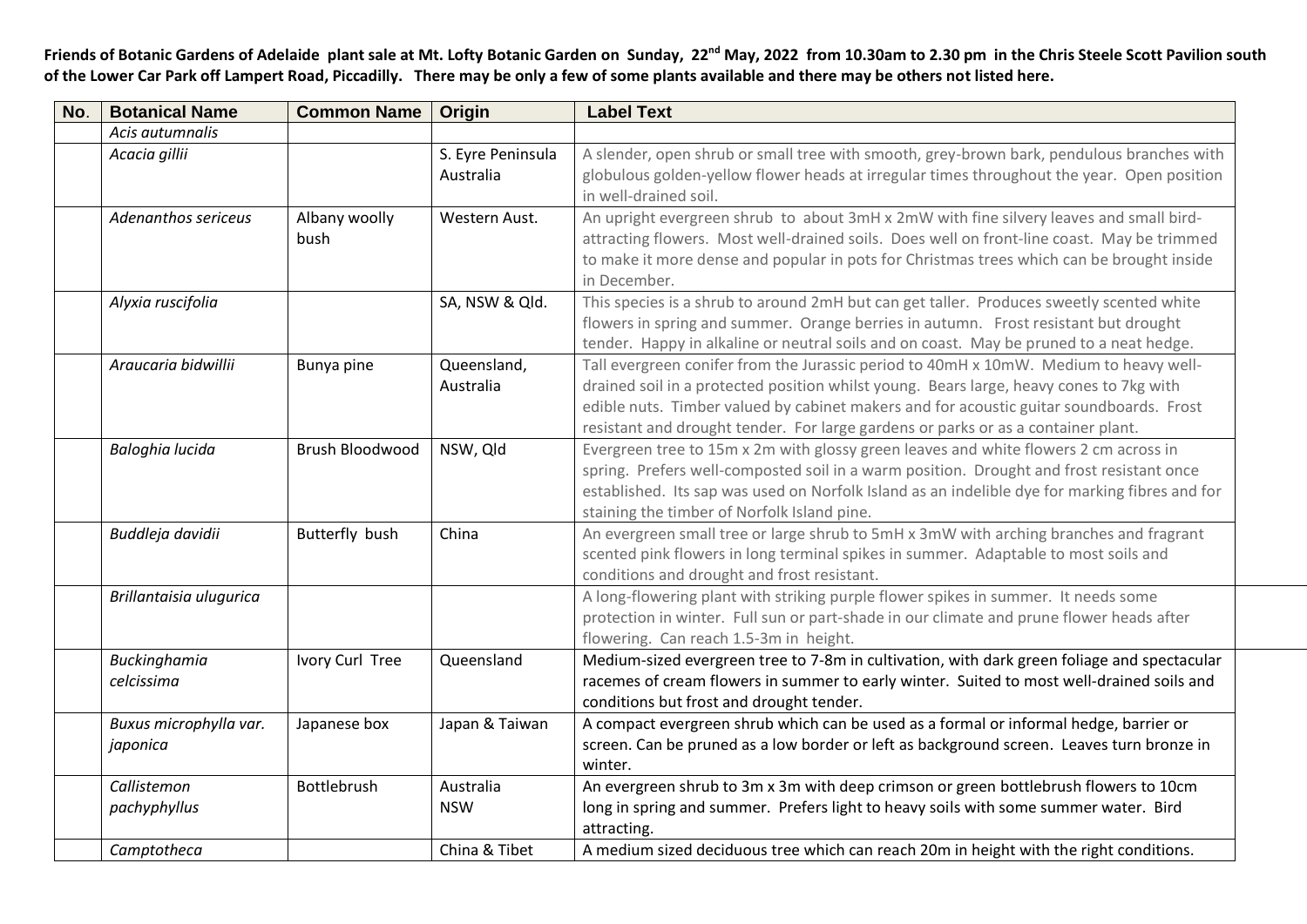| acuminata                |                       |               | The new leaves are a bright red in colour. The bark and stems contain the alkaloid             |
|--------------------------|-----------------------|---------------|------------------------------------------------------------------------------------------------|
|                          |                       |               | camptothecin, a compound being researched for cancer treatment.                                |
| Correa alba              | <b>White Correa</b>   | Australia     | A compact evergreen shrub to 1.5m x 1m but can be clipped to ball or smaller shrub.            |
|                          |                       |               | White tubular flowers from winter to spring. Prefers light to medium soil in sun or semi-      |
|                          |                       |               | shade. Occasional summer watering. Salt tolerant and frost resistant.                          |
| Deutzia glauca           |                       |               |                                                                                                |
| Deutzia gracilis "Nikko" | Japanese              | Japan         | A graceful, compact low-growing semi-deciduous shrub to 60cm. with racemes of small            |
|                          | snowflower            |               | white flowers in late spring, early summer. Suited to most soils. Needs some summer            |
|                          |                       |               | water. Sun or part-shade. Frost resistant once established.                                    |
|                          |                       |               | A spreading evergreen shrub 1mH x 1mW with dark green, leathery leaves and attractive          |
| Daphne odora             |                       |               | buds which open to reveal splendid, waxy pink or white flowers with a wonderful fragrance.     |
| Diospyros scabrida       | Coastal               | S. Africa     | A quick-growing evergreen shrub to 2-3mH x 1.5-3mW with a compact habit and attractive         |
|                          | <b>Bladderwort or</b> |               | glossy dark green foliage and white/cream scented flowers. Full sun to semi-shade.             |
|                          | Vaswartbas            |               | Any well-drained soil. Drought resistant and frost-hardy. Often used as a hedge. Grows         |
|                          |                       |               | well at Wittunga Botanic Garden.                                                               |
| Doryanthes excelsa       | Gymea Lily            | <b>NSW</b>    | An evergreen plant with large rosette about 1.5m in diameter of long arching leaves and a      |
|                          |                       |               | flower stalk terminating in a large head of reddish flowers from spring to summer. May take    |
|                          |                       |               | several years to flower, but flowers sought after for floral work. Prefers well-drained soil   |
|                          |                       |               | but does well in both acid and alkaline soils                                                  |
| Doryanthes palmeri       | Spear Lily            | Queensland    | A large evergreen plant with a dense rosette of long arching leaves with a flower stalk        |
|                          |                       |               | reaching over 3m in height with masses of bright red funnel-shaped flowers in summer. A        |
|                          |                       |               | Striking accent plant, very effective for mass planting under trees in large-scale landscapes. |
|                          |                       |               | Leaves are useful for floral work. Well-drained soils.                                         |
| Eremophila glabra        | Emu bush              | Australia     | A neat dense groundcover to 1m wide with tubular golden flowers most of year.                  |
| "gold"                   |                       |               | Well drained clay or loam soils in an open, sunny position. Needs little water after           |
|                          |                       |               | establishment.                                                                                 |
| Eremophila maculata      |                       | Australia     | A hardy semi-prostrate form of Eremophila with attractive green foliage and reddish tubular    |
|                          |                       |               | flowers with spotted throats for most of the year. Suited to most soils in an open sunny       |
|                          |                       |               | position. Drought hardy and bird attracting.                                                   |
| Fuchsia microphylla      | Small-leaved          |               | Small evergreen shrub to 1.8m. Small red/pink flowers in autumn. Prefers we-drained            |
|                          | fuchsia               |               | fertile soil in dappled shade. Needs summer water. Frost-resistant when mature.                |
| Forsythia intermedia     |                       |               | A vigorous medium deciduous shrub with an amazing display of golden yellow flowers in          |
|                          |                       |               | spring. Moist alkaline, acid or neutral soils in an open sunny or part-shaded position.        |
| Fuchsia coccinea         | Scarlet Fuchsia       | <b>Brazil</b> | A fast-growing shrub that can vary in habit according to its habitat. In good conditions in    |
|                          |                       |               | shade it can grow up to 3.5mH, but is best pruned after flowering. It bears scarlet flowers,   |
|                          |                       |               | mainly in summer and requires fertile, well-drained neutral soil. Some shade in summer is      |
|                          |                       |               | useful but plenty of light is needed in winter. The fruit is edible. Frost and drought tender. |
| Gardenia sp.             |                       |               | A wonderful perfumed shrub that produces pure white double flowers throughout the year.        |
|                          |                       |               | Does best with protection from sun, as well as the flowers. Sheltered position with neutral    |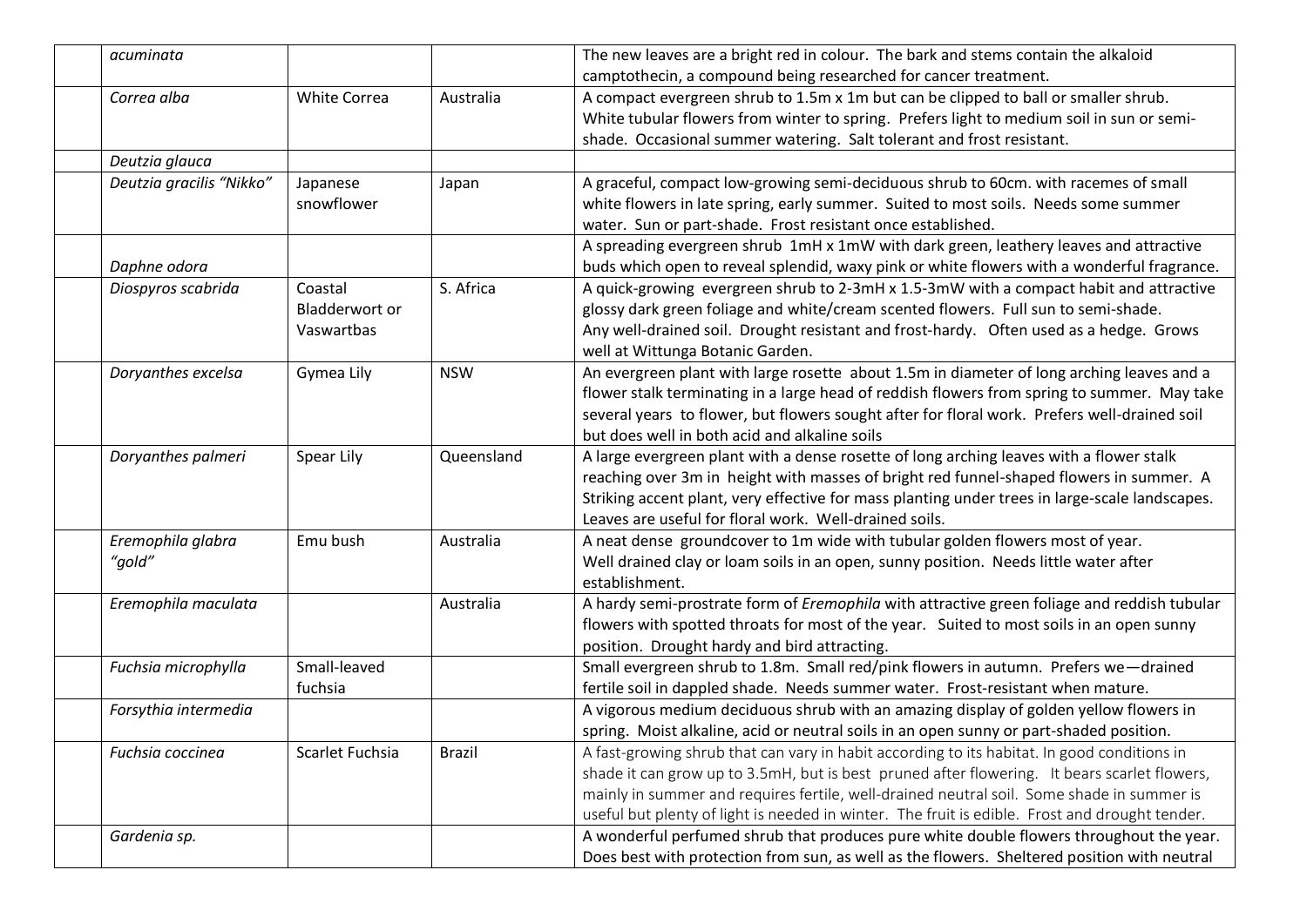|                       |                              |                          | to acid soil. A great plant with a bushy habit for a pot.                                                                                                                                                                                                                                         |
|-----------------------|------------------------------|--------------------------|---------------------------------------------------------------------------------------------------------------------------------------------------------------------------------------------------------------------------------------------------------------------------------------------------|
| Grevillea hilleana    | White silky oak              | NSW & Qld                | An evergreen tree with white flowers in cylindrical clusters. Prefers well-composted soil in a<br>protected position. May be drought and frost tender.                                                                                                                                            |
| Guichenotia ledifolia |                              | W. Australia             | An evergreen shrub to 0.3mW x 0,8nH with loose heads of 5 petalled mauve flowers from<br>winter to spring. Prefers light soils in an open sunny position. Frost resistant.                                                                                                                        |
| Hardenbergia violacea | Purple Coral Pea             | SE Australia             | A vigorous evergreen twining vine with clusters of purple pea-shaped flowers in spring.<br>Suited to most well-drained soils in an open, sunny position. Drought & frost resistant.<br>Butterfly attracting.                                                                                      |
| Hebe hartii           | Veronica                     | <b>NZ</b>                | A clump-forming hardy perennial 0.5-1mH with clusters of white flowers in late spring and<br>early summer followed by conspicuous seed capsules. Suited to most well-drained soils.                                                                                                               |
| Jasminum nudiflorum   | Winter jasmine               | China                    | A hardy shrub to 2-3mH x2-3mW. In winter the whole plant is covered in bright yellow<br>flowers. Does best in full sun. Prune after flowering.                                                                                                                                                    |
| Jovellana violacea    |                              | Chile                    | An upright mound-forming shrub 1.5-2m h x 0.5mw with clusters of lilac flowers in<br>Spring/Summer. Full sun to part shade in well drained soil. Protect from heavy frost.<br>Unusual plant, rare in cultivation. Ideal potted plant. May be grown in a pot in good light<br>indoors.             |
| Kunzea pomifera       | <b>Muntries</b>              | Australia<br>SA and Vic. | A low-growing evergreen shrub spreading to 2 m in diameter, with small white brush-like<br>flowers in spring and edible berries with a sweet, sharp, apple-like taste. soils. Grows well<br>in a variety of well-drained soils from sand dunes to Adelaide hills. Drought and frost<br>resistant. |
| Lonicera nitida       | Box leaf<br>Honeysuckle      |                          | This evergreen shrub makes a magnificent clipped hedge, responds well to regular clipping<br>and can also be used for creating topiaries. Best kept to about 1m in height. Does best in<br>full sun. These plants may be clipped to small balls.                                                  |
| Laurus nobilis        | Sweet Bay                    | Greece                   | A small evergreen tree which may be pruned to a shrub. Adaptable to most soils.<br>Open, sunny position. Frost resistant but drought tender. Purported to repel pantry moths.                                                                                                                     |
| Libertia chilensis    | Satin<br>Flower              |                          | A clump-forming hardy perennial 0.5-1mH with clusters of white flowers in late spring and<br>early summer followed by conspicuous seed capsules. Suited to most well-drained soils.<br>Attractive in groups in perennial borders. Do not plant near bushland                                      |
| Myoporum parvifolium  | Creeping<br><b>Boobialla</b> | Australia                | A prostrate evergreen groundcover to 1mW with small white flowers in summer & autumn.<br>Light to heavy well-drained soils in an open, sunny position. Occasional summer watering.                                                                                                                |
| Myrtus communis       | Common myrtle                | Mediterranean            | An evergreen shrub which if not pruned can reach a height of 3-5m. Often clipped into a<br>hedge, it produces masses of white flowers throughout the year, followed by purple berries.<br>Leaves have a nice aroma when crushed. Frost resistant.                                                 |
| Olearia scillionensis | Perrenial daisy              |                          | A evergreen shrub with small leaves and masses of white daisy flowers. Well-drained soil in<br>an open position. Good in perennial borders.                                                                                                                                                       |
| Ophiopogon japonicus  | Mondo Grass                  |                          | A clumping evergreen plant to 20cmH. It will grow in sun or shade and when mass planted<br>will out-compete weeds. A very useful plant for borders or rock gardens.                                                                                                                               |